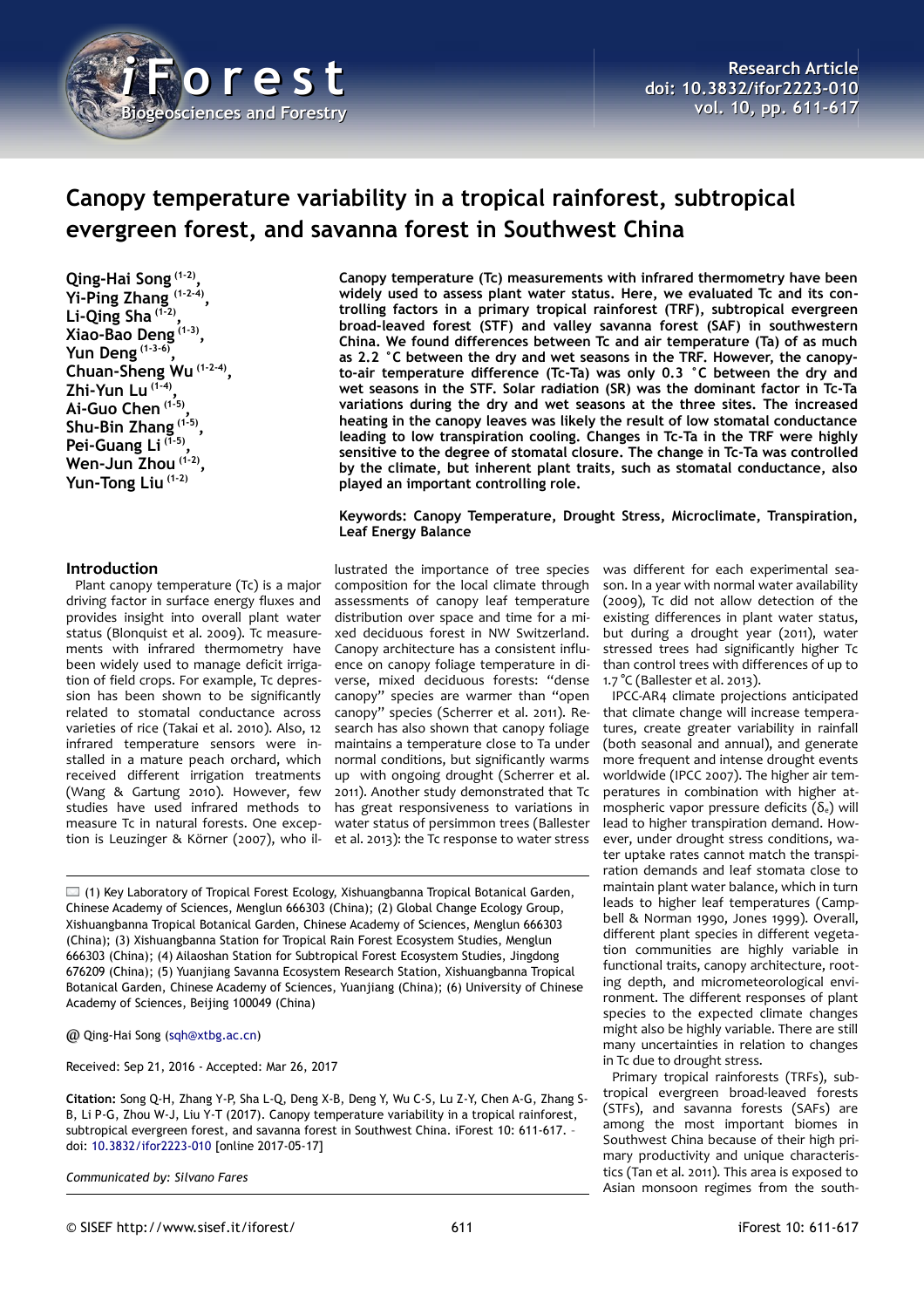<span id="page-1-0"></span>**Fig. 1** - The loca-95°E tions of the three study sites (five stars). XSBN is a **MYANMAR** tropical rainforest  $(TRF)$ ; ALS is a sub- $25^{\circ}N$ tropical forest (STF) and YJ is a savanna forest (SAF).  $20°1$ 95°E  $100^{\circ}E$ west (Indian Ocean) and from the south-

east (Pacific Ocean). Due to the predominant effect of the two monsoons, the climate in the study region is strongly seasonal with a wet season from May to October, and a dry season from November to April (You et al. 2013).

From late 2009 through 2010, southwestern China experienced the most severe drought since 1959, providing a unique opportunity to directly evaluate how Tc changed with drought stress in the different forest ecosystems. We know that components of the canopy energy balance, such as solar radiation (SR), wind speed (Ws), Ta, and air relative humidity (RH), affect Tc (Jones 1992). The relative impact of each factor on Tc is likely to be different in different seasons and communities. However, little is known about Tc and its controlling factors in the TRF, STF, and SAF. Detailed studies of Tc are needed in these primary forests to improve our understanding of their potential sensitivity to drought stress.

The objectives of this study were to: (1) quantify the magnitude and seasonal dynamics of Tc and the relative contribution of different factors to Tc in the three forest ecosystems, and (2) evaluate the differences in Tc during normal and drought years.

# **Methods**

# *Site information*

and SAF) were selected in Yunnan province [\(Fig. 1\)](#page-1-0) to evaluate Tc variability.

 $105^{\circ}E$ 

CHINA

**VIETNAM** 

105°E

Guizhou

Guangxi

 $110^{\circ}E$ 

 $250N$ 

 $110^{\circ}E$ 

# **Tropical Rain forest (TRF)**

 $100^{\circ}E$ 

 $ALS$ 

LAOS

Sichuan

The TRF study site is located in the Menglun Nature Reserve in Xishuangbanna. The site is located at the northern edge of tropical southwestern Asia, and is a transition area between the tropics and the subtropics. The climate is strongly seasonal with two air masses alternating during the year. Between May and October, the Asian monsoon from the Indian Ocean delivers most of the annual rainfall, whereas the dry and cold air of the southern edges of the subtropical jet streams dominates the climate between November and April. The dry season occurs between November and April, and includes a foggy-cool sub-season from November to February and a dry-hot sub-season from March to April. Dominant tree species are *Pometia tomentosa, Gironniera subaequalis*, and *Terminalia myriocarpa*. The soil is lateritic derived from siliceous rocks, such as granite and gneiss, with a pH from 4.5 to 5.5.

# **Subtropical evergreen forest (STF)**

Three typical primary forests (TRF, STF, ang et Y.T. Chang, and *Lithocarpus xylocar-*The STF site is in the Ailaoshan National Nature Reserve in the Xujiaba region. It lies within a protected section of a 5100 ha evergreen forest with a stand age of more than 300 years (Tan et al. 2011). The forest is primarily dominated by *Lithocarpus hancei* (Benth.) Rehder, *Machilus bombycina, Castanopsis rufescens* (Hook.f.et Th.) Hu-

*pus*. The soils are loamy Alfisols, and the 3-7 cm organic carbon horizon had a pH of 4.5.

# **Savanna forest (SAF)**

The SAF site was located in the Yuan River region. The dry climate is due to the strong evapotranspiration in combination with a pronounced 6-month dry season (November-April). Vegetation is dominated by deciduous shrub species. The soil is a ferralic cambisol, containing moderate organic matter, higher N, P, K, Ca, and Mg concentrations, lower cation exchange capacity and moderate pH value, compared to soils of other tropical savannas

The key information of the three sites is shown in [Tab. 1](#page-1-1) and Fig. S1 (Supplementary material).

# *Tc and meteorological factors*

An infrared temperature sensor (Apogee Instruments Inc., Logan, UT, USA) was installed at each site to measure Tc. The sensors were installed on observational towers [\(Fig. 2\)](#page-2-0) mounted on 4-cm diameter galvanized metal pipes 3 m above each forest canopy surface. The sensor was aimed at the canopy, with view half angles of approximately 22° from nadir. The absolute accuracy of the sensor is  $\pm$  0.2 °C. The radiation detected by an infrared radiometer included two components: (i) radiation directly emitted by the target surface; and (ii) radiation reflected from the background. The second component is often neglected. The magnitude of the two components in the radiation detected by the radiometer was estimated using the emissivity and reflectivity of the target surface (Blonquist et al. 2009).

Instruments for measuring Ta and RH (HMP45C® , Vaisala, Helsinki, Finland) and wind speed (A100R®, Vector Instruments, Denhighshire, UK) were installed at the same height at each site. Radiation sensors for downward and upward, short and longwave radiation (CNR-1/CM11®, Kipp & Zonen, Delft, the Netherlands) were installed on a horizontal pole 3 m away from the tower at each site. Profiles of soil moisture were measured at different depths (105T/ 107L® , Campbell Scientific Inc., Logan, UT, USA) at each site. All of the meteorological data were collected by a CR1000® device (Campbell Scientific Inc.) every 30 min at each site.

# *Sap flow measurement*

Measurements of sap flow were made using thermal dissipation probes (Model TDP-30® , Dynamax Inc., Houston, TX, USA). Each probe (30 mm in length and 1.3 mm in diameter) was inserted 30 mm into the sapwood of a sample tree bole at the TRF and STF sites, respectively. All probes were shielded with aluminum foil to minimize temperature fluctuations and avoid direct solar heating in the sapwood, following the procedures described by Wilson et al. (2001). Sap flow data were collected every minute and were stored on the data logger

<span id="page-1-1"></span>**Tab. 1** - Site information. (MAT): Mean annual temperature (°C).

| <b>Site</b>                       | <b>TRF</b>             | <b>STF</b>                                       | <b>SAF</b>        |
|-----------------------------------|------------------------|--------------------------------------------------|-------------------|
| Location                          | 21°55' 39" N           | 24°32′17″N                                       | 23°28' 40" N      |
|                                   | 101°15' 55" E          | 101°01' 10" E                                    | 102°10' 56" E     |
| Elevation                         | 780                    | 2502                                             | 481               |
| MAT $(^{\circ}C)$                 | 22                     | 11                                               | 24                |
| Rainfall (mm year <sup>-1</sup> ) | 1487                   | 1931                                             | 802               |
| Predominant                       | Pometia tomentosa,     | Machilus bombycina,                              | Machilus          |
| species                           |                        | Gironniera subaequalis Lithocarpus chintungensis | bombycina         |
| Canopy height (m)                 | 33                     | 26                                               | 5                 |
| Soil type                         | loamy Lateritic Oxisol | loamy Alfisol                                    | ferralic Cambisol |
| Observation period                | 2009-2014              | 2009-2014                                        | 2014              |

**iForest –**

**Bio geoscie**

**nces a nd Forestry**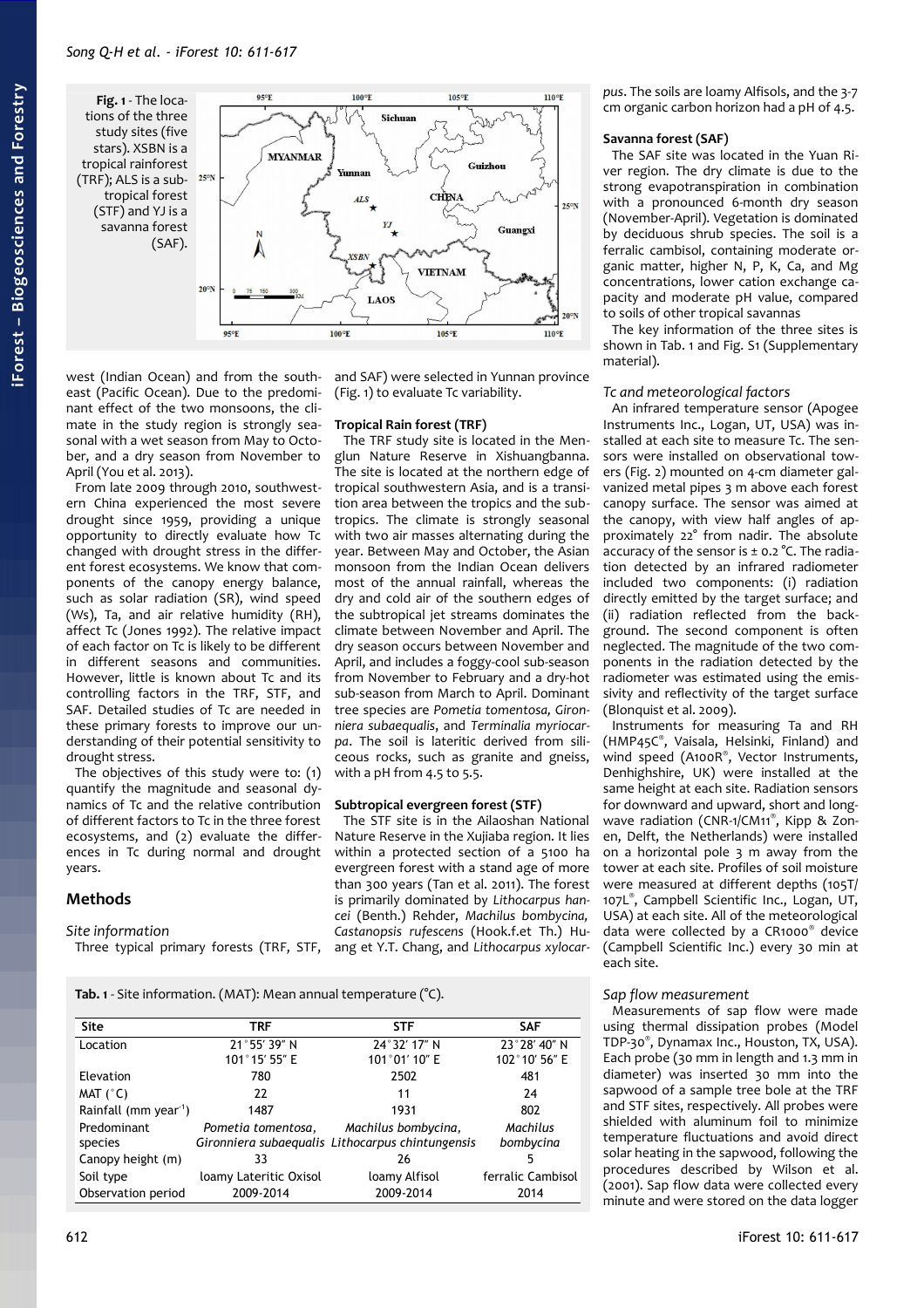(Dynamax Inc.). Mean sap flow density (g  $H<sub>2</sub>O$  m<sup>-2</sup> s<sup>-1</sup>) for the sample tree was calculated using the methods of Granier (1987).

## *Canopy leaf stomatal conductance measurements*

In the wet season, we measured leaf stomatal conductance  $(g_c)$  using a portable photosynthetic system (LI-6400® , LI-COR, Lincoln, NE, USA) at the TRF and STF sites, respectively. For each species, 3-12 sunexposed, fully-developed mature leaves from different individuals were selected for stomatal conductance measurements. Measurements were carried out on sunny days between 09:30 and 11:30 a.m.

#### *Leaf energy balance function*

We used the leaf energy balance function (Jones 1992, Maes et al. 2011, Maes & Steppe 2012) to investigate the possible effects that climate change may have on the canopy-to-air temperature difference (Tc- $Ta - eqn. 1$ :

$$
T_c-T_a=\frac{r_{aH}r_V\gamma R_n-r_{aH}\rho_aC_p\delta_e}{\rho_aC_p(\gamma r_v+\Delta r_{aH})}
$$

where  $\rho_a$  is the air density (kg m<sup>-3</sup>),  $C_p$  is the specific heat of air at constant pressure (J  $kg<sup>-1</sup> K<sup>-1</sup>$ ),  $r<sub>ah</sub>$  is the boundary layer resistance to heat (s m<sup>-1</sup>),  $\gamma$  is the psychrometer constant (Pa K<sup>-1</sup>),  $R_n$  is net radiation (W m<sup>-2</sup>),  $\delta_e$ is the vapour pressure deficit (kPa),  $\Delta r_{\text{alt}}$  is the slope of the linearized relationship between Tc-Ta and the vapour pressure deficit of air, and  $r<sub>V</sub>$  is the total resistance to latent heat transport (s  $m<sup>-1</sup>$ ).

# **Results**

#### *Meteorological conditions*

[Fig. 2](#page-2-0) shows average values of SR, Ta, RH, and Ws from 11:00-15:00 h for each day of measurements in the three forests. The values of SR for the whole year were scattered and there were no significant differences between the three forests [\(Fig. 2a](#page-2-0)). In general, Ta was highest in the SAF throughout the year and was lowest in the STF [\(Fig. 2b](#page-2-0)). In particular, Ta in late dry season in the SAF was almost 20 °C higher than in the STF. RH showed contrary pat-

<span id="page-2-0"></span>

terns [\(Fig. 2c](#page-2-0)), and low Ws conditions persisted throughout the whole wet season in the three forests [\(Fig. 2d](#page-2-0)).

## *Seasonal patterns of canopy temperature (Tc)*

In the TRF, the daily peak of the Tc-Ta appeared to occur at approximately 12:00 h in the dry season, while in the wet season,

the maximum Tc-Ta value occurred at 14:00 h [\(Fig. 3a](#page-2-1)). The maximum Tc-Ta values in the dry and wet season in the TRF were 2.0 and -0.2 °C, respectively. In the STF, the daily peak values of Tc-Ta in the dry and wet season also appeared to occur around 11:30 h [\(Fig. 3b](#page-2-1)), while the maximum Tc-Ta value in the wet season occurred at 13:00 h. The difference of the maximum Tc-Ta



<span id="page-2-1"></span>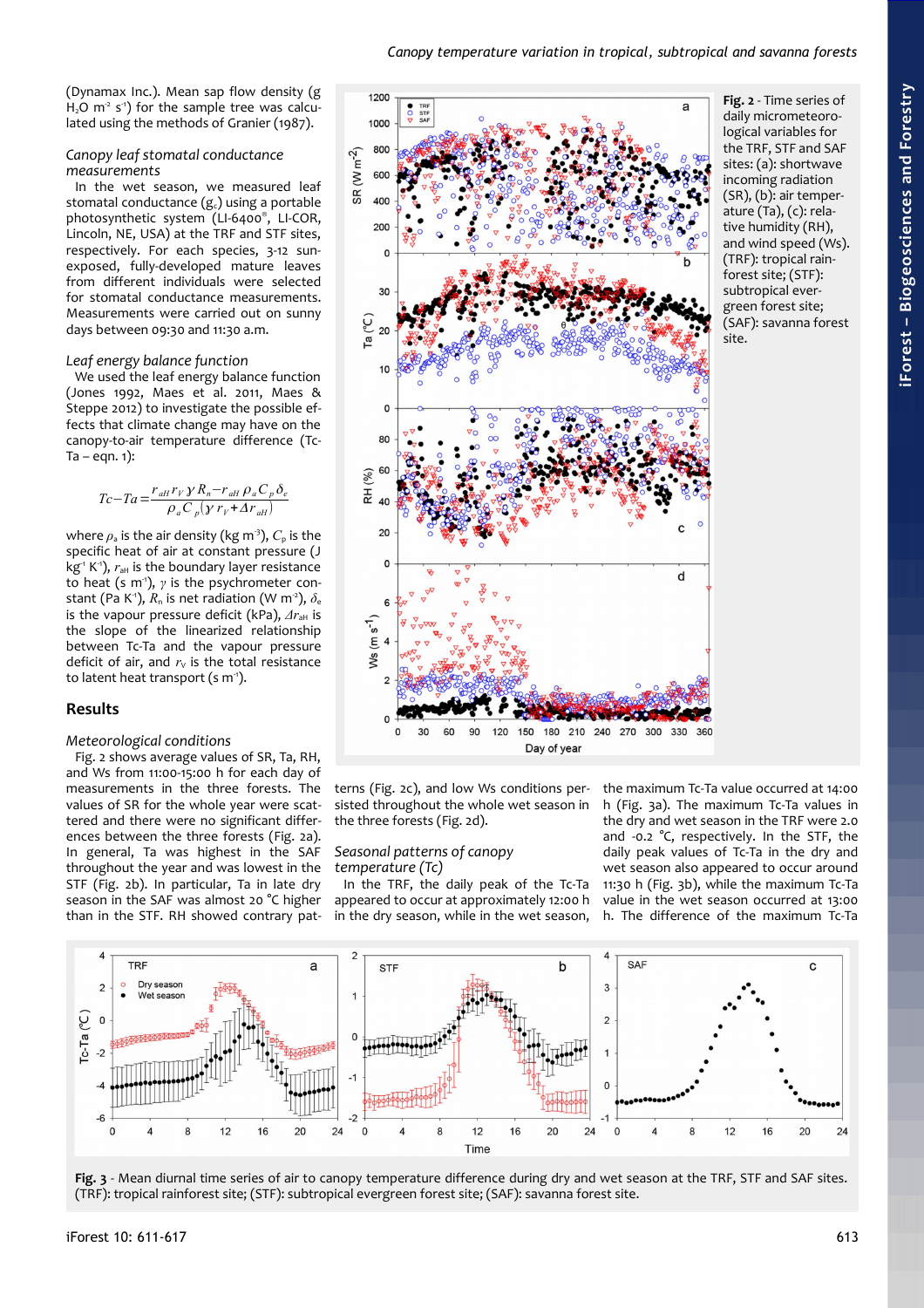<span id="page-3-1"></span>

| <b>Factors</b> |          | Dry season |            |       |            |        | Wet season |            |            |        |            |                          |
|----------------|----------|------------|------------|-------|------------|--------|------------|------------|------------|--------|------------|--------------------------|
|                | TRF      |            | <b>STF</b> |       | <b>SAF</b> |        | TRF        |            | <b>STF</b> |        | <b>SAF</b> |                          |
|                | B        | <i>R</i> % | В          | ß%    | в          | ß%     | В          | <i>R</i> % | В          | ß%     | В          | ß%                       |
| SR             | 0.003    | 39         | 0.003      | 49**  | ۰          |        | 0.009      | $43**$     | 0.003      | $55**$ | 0.004      | $54**$                   |
| Ta             | $-0.073$ | 23         | $-0.119$   | _ २1* | ۰          |        | $-0.351$   | $19*$      | $-0.053$   | 10     | 0.074      | 14                       |
| RH             | $-0.021$ | 25         | $-0.004$   | 6     | ۰          | ٠.     | $-0.069$   | 17         | $-0.021$   | 19     | $-0.035$   | -30                      |
| Ws             | 0.896    | 13         | $-0.51$    | $14*$ | ۰          | $\sim$ | $-4.911$   | $71**$     | $-0.743$   | $16*$  | $-0.079$   | $\overline{\phantom{a}}$ |

value between the dry and wet season in the STF was small and the maximum values of the dry and wet season were 1.3 °C and 1.0 °C, respectively. In the SAF, the maximum Tc-Ta value was about 3.1 °C at 14:00 h in the wet season (growing season – [Fig.](#page-2-1) [3c](#page-2-1)).

To explore more deeply the influence of microclimate factors on Tc-Ta under the varying climatic conditions, we evaluated the correlations of environmental conditions with Tc-Ta on a statistical basis during the dry and wet seasons. Season-specific multivariable correlations between Tc-Ta and microclimate conditions are shown in [Tab. 2.](#page-3-1) The analysis revealed the relative contribution of each parameter to Tc-Ta. SR is one of the primary factors correlated with Tc-Ta during the dry and wet seasons in the three sites. During the dry season, there was no single important variable in the TRF, but SR was still the most influential (*β*%=39%). The relative contribution of Ta and RH were almost equivalent at the TRF site. The two climate variables, SR and Ta, accounted for 80% of the variations in

<span id="page-3-0"></span>

Tc-Ta in the STF during the dry season. During the wet season, Ws was the second most significant variable (*β*% = 21%) at the TRF site. Ws also influenced Tc-Ta significantly at the STF site during the wet season, while Ta and RH were not significant. RH accounted for 30% of the variations in Tc-Ta at the TRF site but was non-significant at the SAF site.

# *Interannual dynamics of Tc*

Rainfall has decreased since the wet season of 2009, and the reduced rainfall continued until the end of the dry season in 2010 for the entire region (Tan et al. 2015). Therefore, we selected the middle of the wet season (September) in a drought year (2009) and a normal year (2011) to evaluate how Tc changes with drought stress at the TRF and STF sites.

The daily peak values of Tc-Ta among the normal and drought years at both sites appeared to occur at approximately 13:00- 14:00 h, which was consistent with the period of maximum daily solar radiation but before the period in which Ta reached the daily maximum [\(Fig. 4a](#page-3-0)). There was virtually no difference in Tc-Ta values during the night when there was no solar heating. Tc-Ta values in the drought year (2009) were higher than in the normal year (2011) for both sites. The maximum Tc-Ta values for the drought year and normal year were 0.78 °C and -0.36 °C in the TRF; and 1.18 °C and -0.01 °C in the STF, respectively. Thus, the difference of Tc-Ta between the drought and normal years in both sites was about 1.1 °C.

Similarly, we also analyzed the relative contribution of each parameter to daylight (10:00-17:00 h) Tc-Ta during the drought and normal years at both sites. In the TRF, SR and Ws affected Tc-Ta both in drought and normal years. The relative contribution of SR in the normal year (2011) was higher than that in the drought year (2009, *β*% = 19% – [Tab. 3\)](#page-4-0). The relative contribution (*β*%  $= 32\%)$  of Ws in the normal year (2011) was also higher than that in the drought year (2009, *β*% = 10%) in the TRF. In contrast, the RH contribution in the drought year (*β*% = 30%) was twice as much as that in the normal year (*β*% = 15% – [Tab. 3\)](#page-4-0).

In the STF, SR also affected Tc-Ta in both years significantly. The relative contribution (*β*% = 32%) of SR in the drought year (2009) was higher than that in normal year  $(2011, \beta$ % = 23% – [Tab. 3\)](#page-4-0).

# *Tc-Ta variations in a changing climate*

Based on the results described above, we collected data for the standard meteorological conditions at the three sites. For  $g_c$ of the sample tree species at the SAF site, we used the  $g_c$  values from the literature (Zhang et al. 2007) for the same site.

Increasing drought frequency has the potential to affect the carbon and water cycle in forest ecosystems. Warmer global temperatures are expected to cause an intensification of the hydrologic cycle, with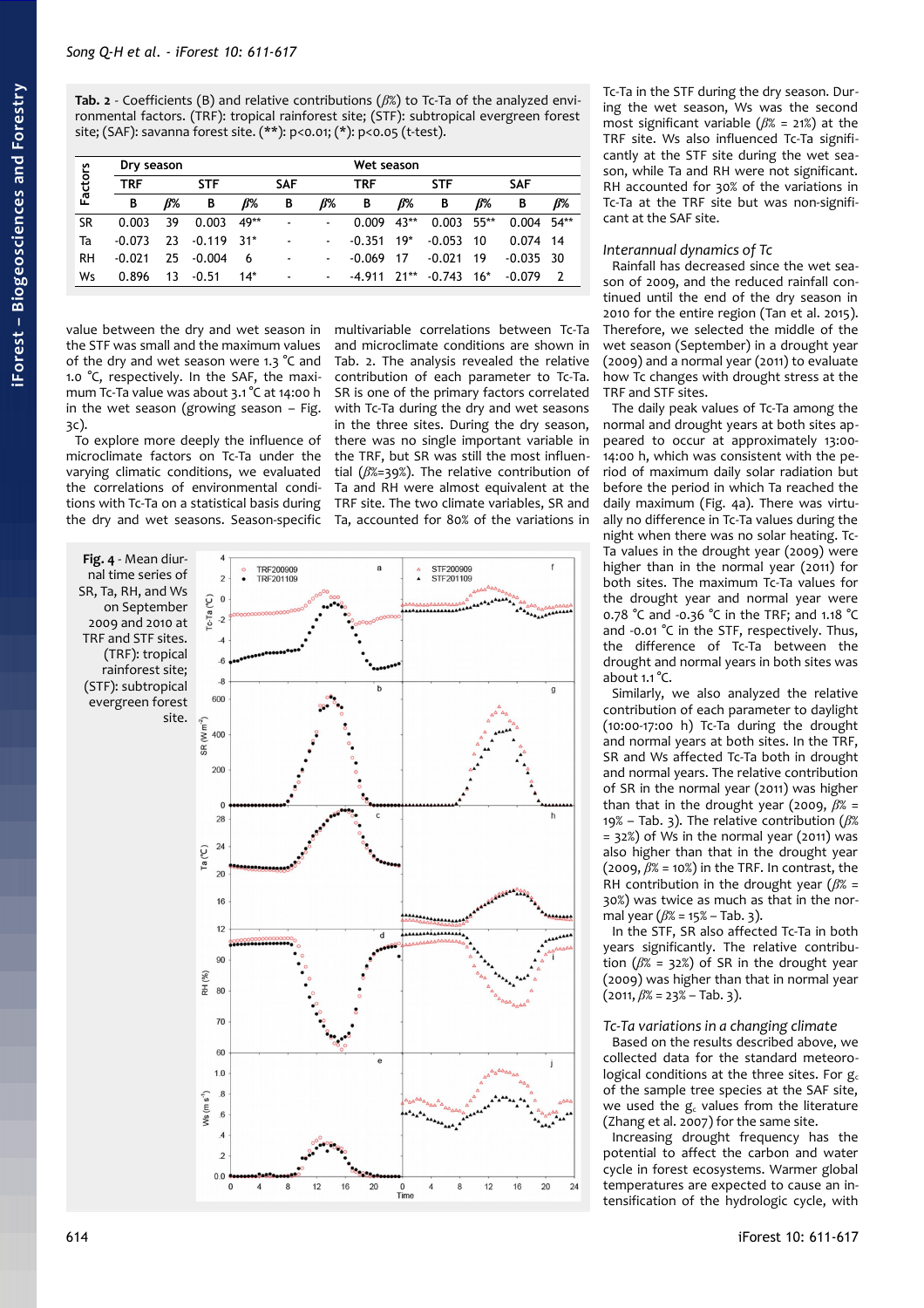increased evaporative demand for ecosystems. As mentioned above, plants under drought stress decrease stomatal conductance, thereby reducing transpiration and increasing Tc. Therefore, we assumed a decrease to 25%, 50%, and 75% of maximum  $g_c$  values at the three sites in our examination of the differences in Tc between the three forest ecosystems in a changing climate.

Tc-Ta was very sensitive to all simulated meteorological conditions [\(Fig. 5\)](#page-4-1). Tc-Ta increased linearly with increasing SR and RH. Tc-Ta also decreased non-linearly with increasing Ta and Ws [\(Fig. 5\)](#page-4-1). Our simulation results were consistent with the research by Maes et al. (2011) and Maes & Steppe (2012). Tc-Ta increased sharply with SR at all  $g_c$  levels and sites. At the same level of  $g_c$ , Tc-Ta had a steeper increase with increasing SR in the STF than the other two sites [\(Fig. 5a](#page-4-1)-c), on average, approximately 2 °C higher than the other two sites. However, the difference of Tc-Ta at three  $g_c$  levels with increasing SR in the STF was smallest, indicating that the change in Tc-Ta was relatively insensitive to the degree of stomatal closure. In contrast, the difference in Tc-Ta at the three  $g_c$  levels in the TRF became larger with increasing SR. In the TRF, the standard Ta was higher than at STF, while RH in the TRF was lower than in the STF, suggesting that standard *δ*e in the TRF was higher than in the STF. Therefore, evaporative demand was significantly higher in the TRF than in the STF. Additionally, TRF had the highest  $g_c$  of the three sites, indicating that  $g_c$  could still maintain relatively high absolute values even with partial stomatal closure in the TRF. Consequently, canopy transpiration in the TRF corresponding to higher  $g_c$  was relatively higher than in the STF (Zhang et al. 2013, 2014), leading to high canopy transpirative cooling (lower Tc-Ta) at the same level of SR [\(Fig. 5a](#page-4-1)).

Tc-Ta showed significant opposite patterns with increasing Ta and RH [\(Fig. 5d](#page-4-1)-i), indicating that Tc-Ta decreased with in<span id="page-4-0"></span>**Tab. 3** - The coefficients (B) and relative contributions (*β*%) of environmental factors are presented for each variable. (TRF): tropical rainforest site; (STF): subtropical evergreen forest site; (SAF): savanna forest site. (\*\*): p<0.01; (\*): p<0.05 (t-test).

|                | TRF      |        |          |        | <b>STF</b> |        |          |        |
|----------------|----------|--------|----------|--------|------------|--------|----------|--------|
| <b>Factors</b> | 2009     |        | 2011     |        | 2009       |        | 2011     |        |
|                | B        | В%     | В        | В%     | B          | В%     | В        | В%     |
| SR             | 0.004    | $19**$ | 0.004    | $32**$ | 0.004      | $32**$ | 0.005    | $23**$ |
| Ta             | $-0.652$ | 41     | 0.202    | 24     | $-0.611$   | 47     | $-0.984$ | 42     |
| <b>RH</b>      | $-0.113$ | 30     | $-0.035$ | 15     | $-0.043$   | 13     | $-0.202$ | 33     |
| Ws             | 2.744    | $10*$  | 5.745    | $29*$  | 1.477      | 8      | $-0.790$ | 2      |

creasing *δ*e. Similarly, the difference of Tc-Ta at three  $g_c$  levels with increasing Ta or  $\delta_e$ in the STF site was small while the differences were large in the TRF and SAF. In the STF, Tc-Ta decreased slightly with increasing Ta or VPD, indicating that Tc-Ta did not particularly depend on Ta or  $\delta_e$  at low  $g_c$ levels [\(Fig. 5e](#page-4-1)). In contrast, Tc-Ta was highly sensitive to the increasing Ta or VPD in the TRF, due to relatively more open stomata and higher canopy transpiration.

Overall, Tc in the three forests responded very differently to the climate change. The change in Tc-Ta was controlled by the climate, but plant inherent traits, such as stomatal conductance, also played an important controlling role.

# **Discussion**

## *Seasonal variations in Tc-Ta*

Tc-Ta in the different seasons exhibited distinct diurnal cycles at the three sites. Our study showed Tc-Ta differences of as much as 2.2 °C between the dry season and the wet season in the TRF. However, Tc-Ta differences were only 0.3 °C between the dry and the wet season in the STF. A combined analysis of the four controlling variables (SR, Ta, RH, and Ws) across the three sites indicated a clear distinction between the dry and wet season with respect to the control Tc-Ta. SR was the dominant factor in Tc-Ta variations during the dry and wet

seasons at the three sites [\(Tab. 2\)](#page-3-1). This clearly indicated that the input of radiation energy mostly drives Tc-Ta, a result that was also found by Maes et al. (2011). All the effects of the micrometeorological factors were variable among the seasons and sites, which means that focusing on seasons was critical to better understand Tc patterns (Wang & Gartung 2010). This highlights the importance of large seasonal variability in the Asian monsoon region, which leads to a shift in the dominant factors between seasons.

Plants under soil water deficit decrease stomatal conductance, thereby reducing transpiration and increasing leaf temperature. At TRF and STF sites, measurements conducted with sap flow methods showed that canopy transpiration for dominant tree species in the dry season were lower than in the wet season at both sites (Fig. S2 in Supplementary material). The reduction in transpiration in the dominant canopy trees during the dry season (with high evaporative demand) could partly explain the increase in Ta differences of the canopy [\(Fig. 3\)](#page-2-1).

# *Interannual variations in Tc-Ta*

Tc-Ta variations do correspond with variations in SR, Ta, RH, and Ws in the different seasons. Hence, it is important to keep in mind that variations in Tc-Ta in the dry and wet season at the same site do not neces-

<span id="page-4-1"></span>**Fig. 5** - Influence of climate conditions on (Tc-Ta), including: shortwave incoming radiation (SR), air temperature (Ta), vapor pressure deficit (VPD), and wind speed (Ws), for three levels of  $g_c$  at the rubber plantation (a, c, e, g) and  $\int e^{16}$ the tropical rainforest sites (b, d, f, h).

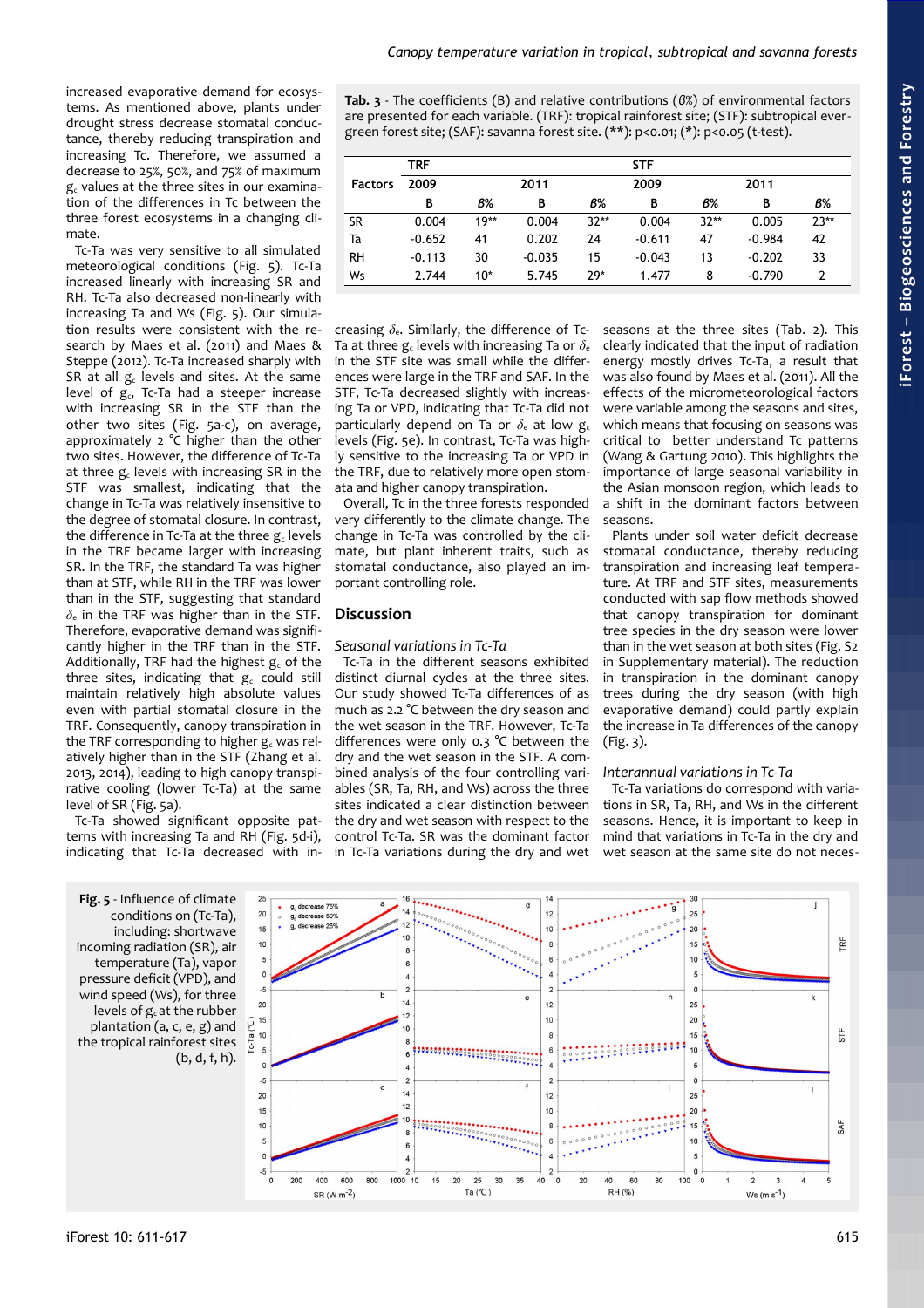sarily result solely from soil water availability. Tc-Ta variations can also be an indication of the relative changes in plant transpiration under similar micrometeorological conditions at the same site. To ensure that the changes in Tc-Ta were connected to changes in transpiration, we selected the same period (September) in 2009 and 2011.

In the TRF, there was no significant difference between all of the micrometeorological conditions in September during the drought (2009) and the normal year (2010) mean values in the TRF (paired t-test:  $p =$ 0.07 – [Fig. 4b](#page-3-0)-d), indicating that micrometeorological conditions were similar during the study period in 2009 and 2011. Tc-Ta at noon in 2009 was higher by about 1 °C than that in 2011. The increased heating in the canopy leaves in 2009 was likely the result of low stomatal conductance, leading to low transpiration cooling. During sunny days, canopy transpiration was the main contribution to evapotranspiration (latent heat flux), because soil and canopy evaporation were exceptionally low in days without rainfall. The mean latent heat flux values in September in 2009 and 2011 in the TRF were 179 W  $m<sup>2</sup>$  and 212 W  $m<sup>2</sup>$ , respectively. Therefore, the latent heat flux data by eddy covariance method proved that the higher Tc-Ta in 2009 was due to a reduction in canopy transpiration, as the latent heat flux was lower than in 2011. During the drought period, trees saved soil water by increasing the surface resistance and reducing the transpiration rate, and for this reason, the canopy maximum temperature exceeded the optimum temperature. We observed a Tc-Ta of 0.78 °C for the drought year in the TRF, which was consistent with the reported 0.6-0.8 °C for a temperate forest with "dense canopies" at the beginning of a drought period (Scherrer et al. 2011).

Wang & Gartung (2010) found that the midday Tc-Ta in a water-stressed, deficit irrigation treatment of peach trees were in the range 5-7 °C. The maximum Tc difference between deficit-irrigated and control trees observed in persimmon trees was 4 °C (Ballester et al. 2013), while the maximum Tc difference between drought year and normal year was about 1 °C in the TRF. The possible reasons for the lower Tc-Ta found in the tropical rain forest include: (i) tree species in the tropical rain forest are highly diversified in canopy architecture. The temperature of the branches and selfshaded leaves were not measured, resulting in an underestimation of the actual Tc. This might be a general problem in natural forests (Scherrer et al. 2011). (ii) Most studies dealing with drought effects on Tc on crops have worked with precise irrigation treatments for determining the Tc to the difference in drought stress level, such as irrigated 50% evapotranspiration and irrigated 25-33% (Campbell & Norman 1990, Wang & Gartung 2010, Ballester et al. 2013). Therefore, the Tc of crops might be more sensitive to severe drought stress in the irrigation treatments.

To evaluate the effect of drought stress on soil water, we analyzed the water content in the soil profile at both sites (Fig. S3 in Supplementary material). We found that although the total rainfall in 2009 was 30% lower compared with the average value for the past 50 years in this region (Song et al. 2013), deep soil moisture did not decrease significantly (Fig. S3b in Supplementary material). The dominant canopy tree species have deep roots and can use deep soil water (Kume et al. 2007). The deeper roots of the larger canopy dominant trees could be the reason for the lower impact of soil drought on Tc in larger trees, even in the drought environment. If there was not a sufficient amount of water in the entire soil profile for canopy cooling, Tc-Ta could be increased continually (Duffková 2006).

In the STF, the maximum difference in Tc between the drought year and normal year was also about 1 °C. However, the micrometeorological conditions, such as SR, RH, and Ws, were different between the drought and normal year [\(Fig. 4g](#page-3-0)-j). Consequently, the Tc difference should correspond with variations in the micrometeorological conditions.

Overall, infrared Tc is a result of the energy balance, micrometeorological conditions, and plant-controlled transpiration. Measurement methods provide a tool for assessment and planning for water stress in the different seasons.

## *Implications and uncertainties regarding Tc measurements in forests*

Infrared Tc measurements provided a useful evaluation of plant response to environmental stress in different forest ecosystems. Infrared Tc measurements are automatic and effective, providing an alternative option to conventional methods such as stomatal conductance or stem water potential measurements in monitoring plant water status (Jackson 1991, Jones 1999, Wang & Gartung 2010, Ballester et al. 2013).

However, monitoring Tc with an infrared temperature sensor in a fixed position only partially covers the canopy, and the data are too limited to account for variations in the entire canopy and differences between species, particularly for high diversity tropical and subtropical forests. For example, canopy architecture has a consistent influence on canopy foliage temperature, in that "dense canopy" species are warmer than "open canopy" species (Scherrer et al. 2011). In addition, the temperature of shaded leaves is lower than the sunlit leaves of the same trees (Ballester et al. 2013). The use of Tc measurements to detect plant water stress appears to be more precise in tree species with larger leaf sizes than species with smaller leaves (Ballester et al. 2013). Leaf adaptations of some species to drought, namely smaller leaf dimensions and more vertically oriented leaves,

also result in lower Tc-Ta (Maes et al. 2011). Despite the fact that infrared Tc measurements can be used as a water stress indicator, there has yet to be a critical assessment of the relationship between Tc and plant species composition, canopy structure, and leaf functional traits.

## **Conclusions**

The four meteorological controlling variables (SR, Ta, RH, and Ws) across the three sites indicated a clear distinction between the dry and wet season with respect to the control of Tc-Ta. SR was the dominant factor in Tc-Ta variations during the dry and wet seasons in all three sites. Tc-Ta at noon in the drought year (2009) was about 1 °C higher than Tc-Ta in a normal year (2011) in the TRF. The increased heating of canopy leaves in the drought year (2009) was likely the result of low stomatal conductance leading to low transpiration cooling. Changes in Tc-Ta in the TRF were highly sensitive to the degree of stomatal closure, while changes in Tc-Ta in the STF were relatively insensitive to the degree of stomatal closure. Changes in Tc-Ta were controlled by climate conditions, but plant inherent traits, such as stomatal conductance, also played important driving roles.

# **Acknowledgements**

We thank Lei Yu, Meng-Nan Liu and Qi Luo for their assistance in the field. This work was supported by the Xishuangbanna Ecological Station for Tropical rain forest, the Ailaoshan Station for Subtropical Forest Ecosystem Research and the Yuanjiang Savanna Ecological station. This study was funded by the National Natural Science Foundation of China (41671209, U1602234, 41405143), the Yunnan Natural Science Foundation of Yunnan Province, China (2013FB077) and the National Key Research and Development Program of China (2016YFC0502105).

#### **References**

Ballester C, Jiménez-Bello MA, Castel JR, Intrigliolo DS (2013). Usefulness of thermography for plant water stress detection in citrus and persimmon trees. Agricultural and Forest Meteorology 168: 120-129. - doi: [10.1016/j.agrformet.](http://dx.doi.org/10.1016/j.agrformet.2012.08.005) [2012.08.005](http://dx.doi.org/10.1016/j.agrformet.2012.08.005)

Blonquist JM, Norman JM, Bugbee B (2009). Automated measurement of canopy stomatal conductance based on infrared temperature. Agricultural and Forest Meteorology 149: 2183- 2197. - doi: [10.1016/j.agrformet.2009.06.021](http://dx.doi.org/10.1016/j.agrformet.2009.06.021)

Campbell GS, Norman JM (1990). Estimation of plant water status from canopy temperature: an analysis of the inverse problem. In: "Applications of Remote Sensing in Agriculture" (Steven MD, Clark JA eds). Butterworths, London, UK, pp. 255-271. - doi: [10.1016/B978-0-408-0476](http://dx.doi.org/10.1016/B978-0-408-04767-8.50021-9) [7-8.50021-9](http://dx.doi.org/10.1016/B978-0-408-04767-8.50021-9)

Duffková R (2006). Difference in canopy and air temperature as an indicator of grassland water stress. Soil and Water Research 4: 127-138. [online] URL: [http://81.0.228.28/publicFiles/820](http://81.0.228.28/publicFiles/82030.pdf) [30.pdf](http://81.0.228.28/publicFiles/82030.pdf)